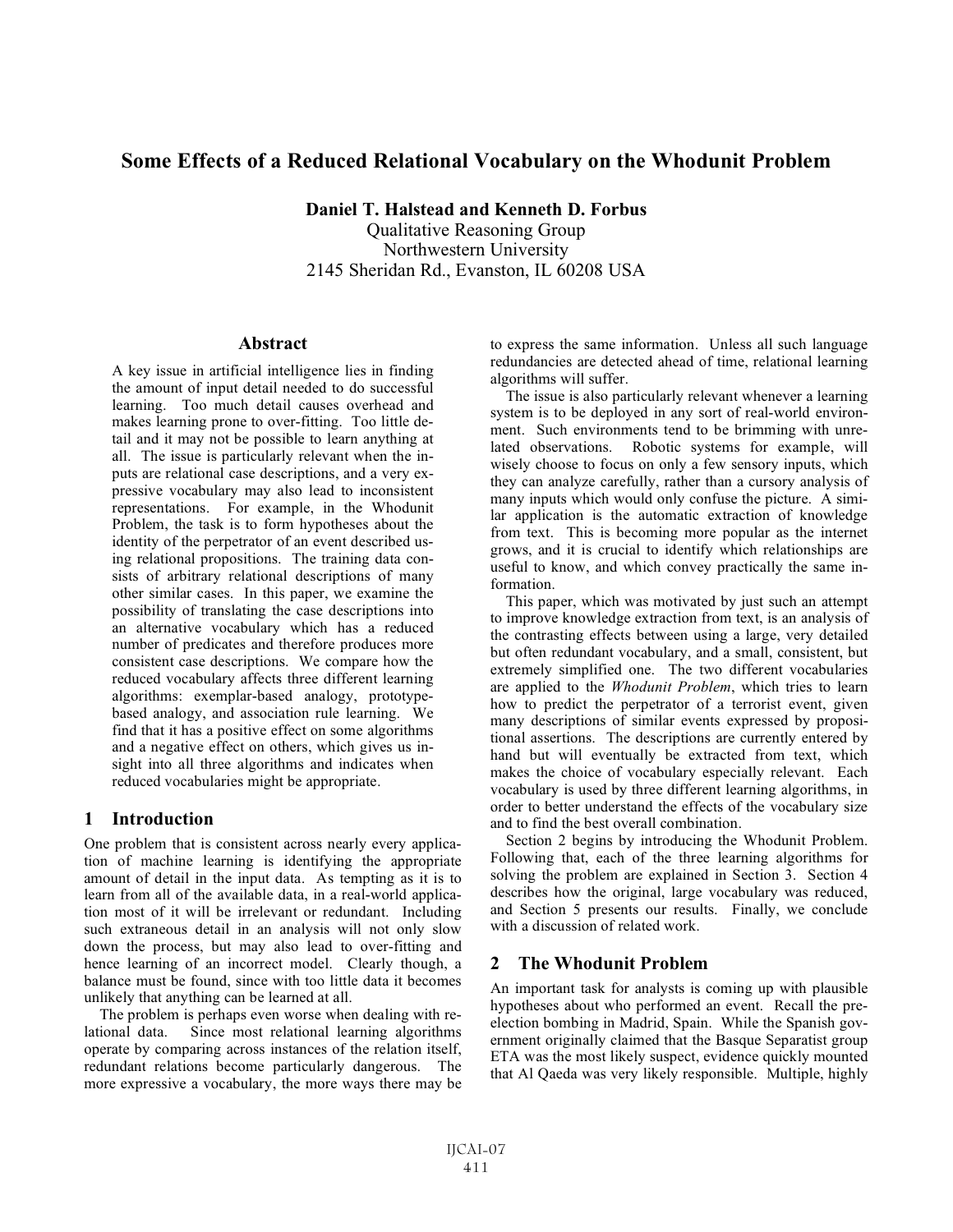coordinated attacks, for example, are more similar to Al Qaeda's modus operandi than previous ETA actions. This is an example of what we call the Whodunit problem.

Stated more formally, given some event E whose perpetrator is unknown, the Whodunit problem is to construct a small set of hypotheses {Hp} about the identity of the perpetrator of E. These hypotheses should include explanations as to why these are the likely ones, and be able to explain on demand why others are less likely.

We define a more restricted class of Whodunit problems to begin with:

*Formal inputs*. We assume that the input information is encoded in the form of structured descriptions, including relational information, expressed in a formal knowledge representation system. Note that we do not require uniform representations in each input; that is, we treat each case as simply a collection of arbitrary predicate calculus statements rather than as an object with predefined slots that may or may not be filled.

*Accurate inputs*. We assume that the input information is completely accurate, i.e., that there is no noise.

*One-shot operation.* Once the outputs are produced for a given E, the system can be queried for explanations, but it does not automatically update its hypotheses incrementally given new information about E.

*Passive operation*. The hypotheses are not processed to generate differential diagnosis information, i.e., "tells" that could be sought in order to discriminate between the small set of likely hypotheses.

*Supervised learning*. We allow the system to train on a set of pre-classified examples {D}. For some algorithms, this involves forming non-overlapping generalizations  ${G}$ over those examples.

The assumption of formal inputs is reasonable, given that producing such representations from news sources is the focus of considerable research in the natural language community these days. The assumptions of accurate inputs, of one-shot, passive operation, and of supervised learning are good starting points, because if we cannot solve this restricted version of the problem, it makes no sense to try to solve harder versions.

Table 1. Example of a Whodunit case description

| (ISA ATTACK-1 TERRORISTATTACK)                        |
|-------------------------------------------------------|
| (EVENTOCCUREDAT ATTACK-1 FALLUJAH)                    |
| (CITYINCOUNTRY FALLUJAH IRAO)                         |
| (THEREEXISTATLEAST 2 ?X)                              |
| $(AND (CITIZENOF ?X IRAQ) (WASINJURED ATTACK-1 ?X)))$ |

The corpus we use in our experiments is an independently-developed knowledge base of terrorist incidents, provided to us by *Cycorp*. The version they provided consists of 3,379 descriptions of different terrorist attacks, each hand-entered and checked by domain experts. These attacks were all expressed using the symbolic representation vocabulary of the *Cyc* KB, which (in our subset) consists of over 36,000 concepts, over 8,000 relationships and over 5,000 functions, all constrained by 1.2 million facts. The descriptions of terrorist attacks ranged in size from 6 to 158 propositions, with the average being 20 propositions.

The Whodunit problem is an excellent domain for exploring relationships between similarity and probability. The input data consists entirely of arbitrarily high order symbolic relations with arbitrary structure between them. This means we will have to pay careful attention to structure in order to get probabilities over the correct statements (i.e. those which uniformly correspond to the same concept within each case). There is a very large number of records of terrorist attacks on which to train, but there is also a large number of possible perpetrators (67) to choose from during testing.

#### **3 Learning Algorithms**

We used three different algorithms to try to solve the Whodunit problem. Since the contribution of this paper is on the effects of vocabulary reduction and not the learners themselves, we have only selected algorithms which have been previously published. Here then, we present only a terse description of each learner and the implementation details particular to the domain.

All three algorithms utilized structural analogy in some fashion, in order to make comparisons between and across cases.

Our approach to analogy is based on Gentner's [1983] structure-mapping theory of analogy and similarity. In structure-mapping, analogy and similarity are defined in terms of structural alignment processes operating over structured representations. The output of this comparison process is one or more mappings, constituting a construal of how the two entities, situations, or concepts (called *base* and *target*) can be aligned. For the purposes of this paper, a mapping consists of a set of *correspondences* and a *structural evaluation score*. A correspondence maps an item (e.g. an entity or expression) from the base to an item in the target. The structural evaluation score indicates the overall quality of the match.

We used the Structure-Mapping Engine (SME) to implement this theory of analogical mapping [Falkenhainer, Forbus, & Gentner, 1986]. SME uses a greedy algorithm to compute approximately optimal mappings in polynomial time [Forbus & Oblinger, 1990].

Formally, the task of each learning algorithm is, given descriptions to train on {D}, and input event E, to produce *n* hypotheses about the identity of the perpetrator of event E.

#### **3.1 Exemplar-based Analogy: MAC/FAC**

The first algorithm operates purely on exemplar retrieval. That is, it is designed to find a small number of input cases which are most similar to the probe case E. For each such case, it hypothesizes that the perpetrator of E is the same as the perpetrator of the similar case. The process can be iterated until n unique hypotheses are generated. MAC/FAC [Forbus, Gentner, & Law, 1994] is an algorithm which performs this similarity-based retrieval in two stages.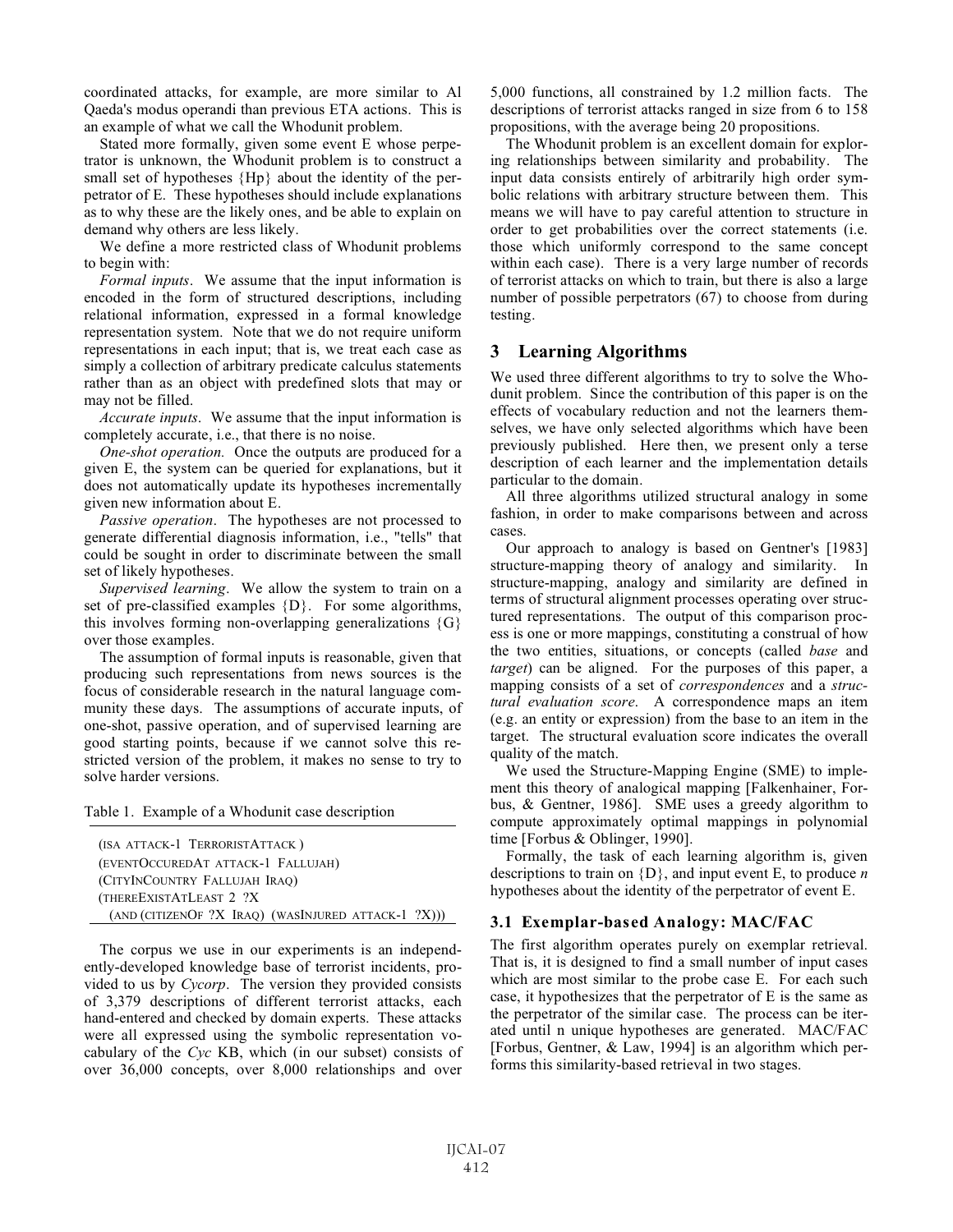The first stage uses a special kind of feature vector, called a content vector, which is automatically computed from each structural description. A content vector consists simply of the counts of each predicate in the corresponding description. Their dot product then is an estimate of how many correspondences SME will generate when considering possible mappings between two descriptions, and therefore an estimate of the quality of the match. Content vector computations are used to rapidly select a few (typically three) candidates from a large memory.

In the second stage, SME is used to do an analogical comparison between the subset of {D} which was returned by the first stage and the probe description E. It returns the one (or more, if very close) most similar of the cases in memory as what the probe reminded it of.

As deployed performance systems, both SME and MAC/FAC have been used successfully in a variety of different domains, and as cognitive models, both have been used to account for a variety of psychological results [Forbus, 2001].

#### **3.2 Prototype-based Analogy: SEQL**

The second algorithm is designed to also use analogy. However, it first builds generalizations of the cases to serve as prototypes. Each generalization is constructed from the cases of only one perpetrator at a time. This way, each generalization serves as a prototypical description of the events associated with that single perpetrator. Then instead of comparing E to every case in  ${D}$  (as the first algorithm does), this algorithm compares E to every prototype.

The generalizations are built by using analogy to determine which concepts in one case best correspond to the concepts in another case. We use a probabilistic implementation of the SEQL algorithm to do this. SEQL [Kuehne, Forbus, et al., 2000], which stands for Sequential Learner, is designed to produce generalizations incrementally from a stream of examples. It uses SME to compare each new example to a pool of prior generalizations and exemplars. If the new example is sufficiently similar to an existing generalization, it is assimilated into that generalization. Otherwise, if it is sufficiently similar to one of the prior exemplars, it is combined with it to form a new generalization.

A generalization of two cases is done by taking the union of the expressions in the two descriptions, and adjusting the probability of each expression according to whether or not it was in both descriptions. Matching entities that are identical are kept in the generalization, and non-identical entities are replaced by new entities that are still constrained by all of the statements about them in the union.

SEQL provides an interesting tradeoff between traditional symbolic generalization algorithms like EBL [Dejong & Mooney, 1986] and statistical generalization algorithms, such as connectionist systems. Like EBL, it operates with structured, relational descriptions. Unlike EBL, it does not require a complete or correct domain theory, nor does it produce a generalization from only a single example. Like most connectionist learning algorithms, it is conservative, only producing generalizations when there is significant overlap. However, SEQL has been shown to be substantially faster than connectionist algorithms when compared head-to-head [Kuehne *et al.*, 2000]. Moreover, this was done using the same input representations as the connectionist models, and the SEQL-based simulation continued to work when given noisy versions of the data.

One potential drawback with SEQL is that generalizations – the union of many case descriptions – can grow quickly in size, but SME has polynomial memory requirements. Therefore SEQL must often pare down the facts in a generalization (it culls those with lowest probability), throwing away information to preserve a higher level of abstraction within a reasonable space requirement.

## **3.3 Rule Learning**

The third method that we applied was more statistical in nature. It learns a list of association rules for predicting each possible perpetrator. In order to do this, it must convert the structured relational data of {D} into a feature-value representation. We used a case flattening approach introduced by Halstead & Forbus [2005] to accomplish this. Namely, SEQL was applied to all of the input cases at once in order to build one very large generalization. This generalization was then used as the framework for building a feature set, with each assertion in the generalization corresponding to one feature. The generalization and feature set, taken together, form an invertible mapping from relational case descriptions to features and back again.

For interpretation of the results, it is important to note here that features come in two types. The first, an *existential* feature, is the default type. It simply takes the value *true* or *false* depending on whether the assertion it represents is present in a given case or not. A *characteristic* feature on the other hand, can be used when more is known about the structure of the assertion, and so more information can be conveyed. For example, the English sentences "the attack killed someone" and "it was an ambush" are existential features – they are either true or false. The sentences "the attack killed three people" and "it happened in Baghdad" are characteristic features, which have the values 3 and Baghdad, respectively. As we will show, the conciseness of a reduced relational vocabulary makes it easier to extract characteristic feature values from the data.

For rule learning, we use the definition of association rule introduced by Agrawal, et al. [1996]. Hence, each association rule is a conjunction of feature-value pairs (a.k.a. literals, such as <location . Iraq>) which implies another such conjunction.

The actual rule learning is done using an ad-tree to cache the joint probabilities of the input data [Anderson & Moore, 1998]. Adopting Anderson & Moore's algorithm, we start with a list of candidate hypotheses (antecedents) H, initially empty, and perform a breadth-first search with a beamwidth of 10 over the space of possible hypotheses. On each iteration of the search, we further specify each hypothesis in H by adding literals from the set of possible literals L. We then re-evaluate each hypothesis, choose the best 10 again,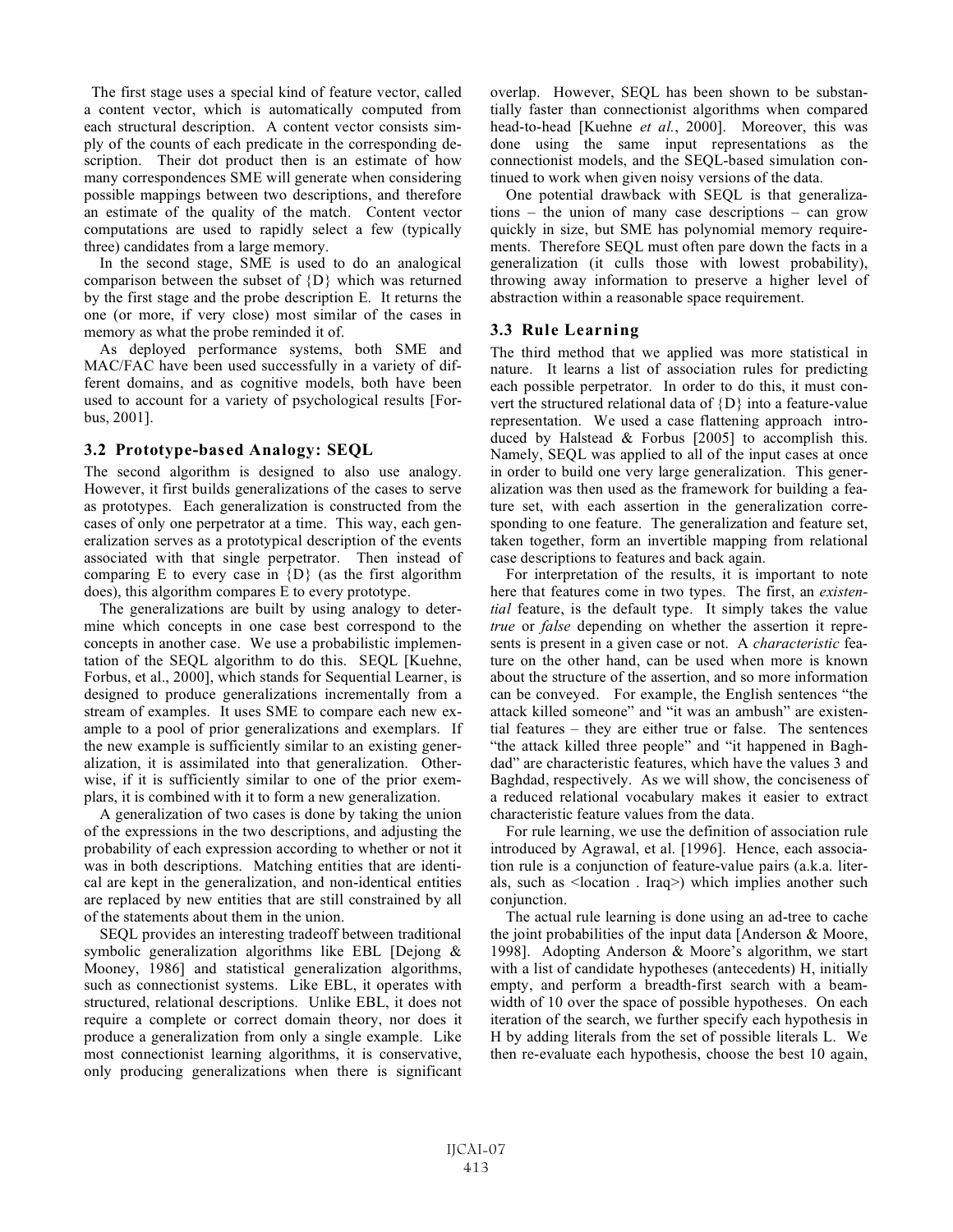and re-iterate until H is empty or the rules are 5 terms long. One example of a rule learned looks like:

```
(IF (AND (LOCATION ?ATTACK PHILIPPINES)
       (AGENTCAPTURED ?ATTACK ?AGENT))
(PERPETRATOR ?ATTACK MOROISLAMICLIBERATIONFRONT))
```
Finally, for every possibly perpetrator, the algorithm actually learns a rule-list by recursively calling the rulelearner. For any perpetrator P, it begins by learning a single rule  $H1 \Rightarrow P$ . On the next iteration, it tries to learn a rule for H2  $\Rightarrow$  P^ $\neg$ H1. This process continues until it reaches a maximum of 5 rules or no more rules can be found.

Once a list of rules  $R<sub>P</sub>$  is learned for every perpetrator P, then the input case E is applied to every  $R<sub>P</sub>$ , to see which rules fire. The *n* rules which fired with the highest confidence have their consequents returned as the hypothesis to the identity of the perpetrator.

Whereas the other two learners are limited to reductive learning, the rule learner learns simple, higher-level patterns.

## **4 Reduced Vocabulary**

The original human-encoded input data consisted of 581 predicates, drawn from a vocabulary of over 8,000. This was translated into only 22 predicates, a 96% reduction in vocabulary size and knowledge compression ratio of 26.4.

The reduced vocabulary that we used was a subset of the vocabulary designed by *Language Computer Corporation* for their *Polaris* system (Bixler, Moldovan, & Fowler, 2005). Their vocabulary consisted of 40 predicates, chosen for their usefulness in natural language processing, the feasibility of their automatic extraction from text, and of particular importance to this research, the broadest semantic coverage with the least amount of overlap. LCC explains:

While no list [of predicates] will ever be perfect... this list strikes a good balance between being too specific (too many relations making reasoning difficult) and too general (not enough information to be useful).

The subset of 22 predicates which we selected from this vocabulary was based simply on those *Polaris* predicates which were needed to represent the information already present in the *Whodunit* training cases. The final list of predicates is provided in Table 2.

Table 2. All relations in the reduced vocabulary

| Agent      | Goal     | Result        | Theme      |
|------------|----------|---------------|------------|
| Predicate  | Purpose  | Location      | Time       |
| Measure    | Property | Part          | Cause      |
| Instrument | Topic    | <b>Belief</b> | Associated |
| Reason     | Source   | Experiencer   | Recipient  |
| Possible   | Entails  |               |            |

Each new predicate corresponds to any of a set of old predicates. These relationships were easily hand-coded into a list of 38 translation rules, which were used for the actual data reduction. For example, the following rule handles intentional actions:

(TRANSLATE (OR (DONEBY ?EVENT ?AGENT) (EVENTPLANNEDBY ?EVENT ?AGENT)) (AND (AGENT ?EVENT ?AGENT) (GOAL ?AGENT ?EVENT)))

The above rule fires on any facts in the original *Cyc* representation whose predicates are either doneBy or event-PlannedBy, or are specializations of doneBy or event-PlannedBy. Each such fact is translated into two new facts: the first describing that the agent played some causal role in the event, and the second describing that the event was in fact a goal of the agent. Some facts are actually translated by the application of more than one rule. An example of this translation process can be seen in Table 3.

Table 3. Translation Example

| ∪vc     | (THEREEXISTEXACTLY 3 ?AGENT<br>(AGENTCAPTURED ATTACK ?AGENT))                                                                                 |  |
|---------|-----------------------------------------------------------------------------------------------------------------------------------------------|--|
| Rule 1  | (TRANSLATE<br>(THEREEXISTEXACTLY ?NUMBER ?VARIABLE ?FACT)<br>(AND (MEASURE ?VARIABLE ?NUMBER) ?FACT))                                         |  |
| Rule 2  | (TRANSLATE<br>(OBJECTACTEDON ?EVENT ?OBJECT)<br>(AND (THEME ?EVENT ?OBJECT)<br>(PREDICATE ?OBJECT ?PREDICATE)<br>(RESULT ?EVENT ?PREDICATE))) |  |
| Polaris | (MEASURE ?AGENT 3)<br>(THEME ATTACK ?AGENT)<br>(PREDICATE ?AGENT AGENTCAPTURED)<br>(RESULT ATTACK AGENTCAPTURED)                              |  |

Note that since the original *Cyc* vocabulary is much richer, many of the facts in the original data must be represented by more than one fact upon translation. Specifically, the average translation rule turns one fact into 1.3 new facts. The average number of facts in a case increased by 70%.

## **5 Results**

We used three criteria for bounding the size of the set of hypotheses *n*. The most restrictive is producing only a single perpetrator, i.e., guessing directly who did it. The least restrictive is a "top 10" list, rank ordered by estimated likelihood. The middle ground is the "top 3" list, which has the virtue of providing both the best and some (hopefully mindjogging) alternatives.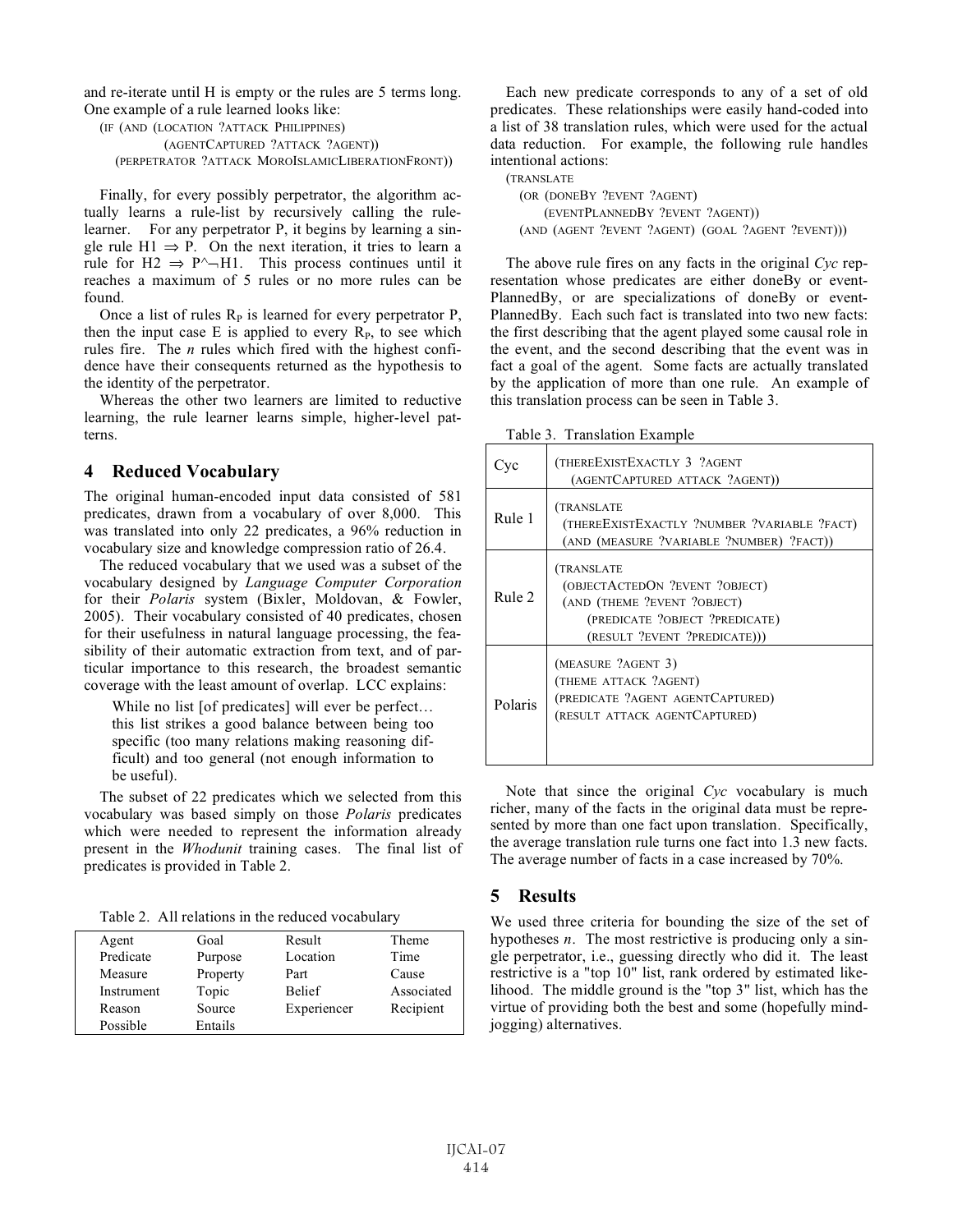



The results turn out to be very different for each algorithm. Chart 1 shows that under the conditions of the original vocabulary, the rule learner performs the best. It is able to return the correct answer on its first guess more than 50% of the time. SEQL finds as many correct answers in the long run, but is less certain in the beginning, providing the correct answer in its first guess only 30% of the time. Finally, MAC/FAC does a little better than SEQL on its first guess. Interestingly though, continuing to construct hypotheses from MAC/FAC beyond that point proved useless.

Under the new vocabulary, the exemplar-based algorithm improved (p-value .045). SEQL though, performed worse (p-value .004). Perhaps stranger still, the rule learner, which depends on the generalization algorithm provided by SEQL, performed even better than it had before (p-value .015). It gets the correct answer on its first guess 60% of the time.

Closer examination reveals that the SEQL algorithm was hard-pressed. In the original vocabulary, SEQL generalized from case descriptions which contained an average of 20 facts each. However, 16% of those facts had to be discarded to preserve memory as dimensionality (case description size) increased with abstraction. Under the reduced vocabulary, which is already an abstraction of the original data, this information loss is compounded. When the average description size increases by 70%, so does the number of facts discarded by SEQL during generalization, which rises to 28%. Furthermore, the facts which remain carry less information than they did under the original vocabulary (the average reduced predicate corresponds to 106 different predicates from the original vocabulary).

So, how did the rule-learner improve in performance? One possible explanation may be because of the leap it takes from reductive to higher-order learning. However, this seems to be only part of the story. More important is that the rule learner is able to take advantage of the conciseness in the reduced vocabulary. This conciseness allows the flattening process to generate many more characteristic values for the features than before: the average arity increases by 250%. This plethora of feature values gives the rule learner more grist by having more relevant options to consider than before. Further analysis shows that when features are treated as existential and allowed only two values again (as 84% of them had under the original vocabulary), the rulelearner reverts to almost SEQL-like levels of performance.

We were surprised by how well all three strategies performed, even the non-statistical ones, given the difficulty of the problem. Consider that although each case contains an average of only 24 facts, there are over 100 features in the dataset. This means that for any given record, over 75% of the features will be missing. This makes for a very sparse dataset. Fortunately, the closed world assumption seems to have held up. Yet, when we consider that the arity of the output attribute is 67, it seems that those 100 features may not be enough. A random algorithm would select the correct perpetrator 1.5% of the time, and would get it right with ten guesses only 15% of the time. Therefore, we believe that success rates of 60% are quite good.

In conclusion, given that researchers tend to use larger relational vocabularies, it is extremely interesting that a reduced relational vocabulary can improve two out of three learners tested. Certainly, since these experiments only test one reduced vocabulary in one domain, some caution in interpreting the results is warranted. It also seems that reduced vocabularies are dangerous to use in a learning algorithm that already relies heavily on abstraction (e.g. SEQL), since it may lead to too much data and/or too much loss of information. However, vocabulary reduction does trade away smaller case descriptions and some information for added conciseness. Learning algorithms which are known to do well with large amounts of data (high dimensionality) and which can take advantage of this extra conciseness (such as the rule learner, which pays attention to the greater number of extractable feature values) appear likely to do better under a well-chosen reduced relational vocabulary.

#### **6 Related Work**

At first glance, this work appears to tie in strongly to forms of dimension reduction, such as feature selection. However, the task in feature selection is to automatically select a subset of concepts, a form of filtering. Reduced relational vocabularies abstract and transform more than they filter. Other forms of dimension reduction do perform a transformation on the data, such as Principal Component Analysis. However, the result of this transformation has often lost any real-world meaning. Furthermore, all of these techniques are typically automated within a given domain. This particular reduced vocabulary, in contrast, was manually constructed (by other researchers), based on needs of natural language processing, to work under any domain. Finally, although the number of relations in the data decreases under vocabulary reduction, the dimensionality of the data actually increases, since the simpler relations must be used in many different sentences to convey the same information.

Many different ontologies have also been developed in an effort to balance language expressiveness with computability. OWL is a common example targeted for use with the world wide web. Work has also been done on computing the expressiveness of a given ontology. For example, Corcho and Gomez-Perez [2000] establish a common framework for comparing the expressiveness and reasoning cap